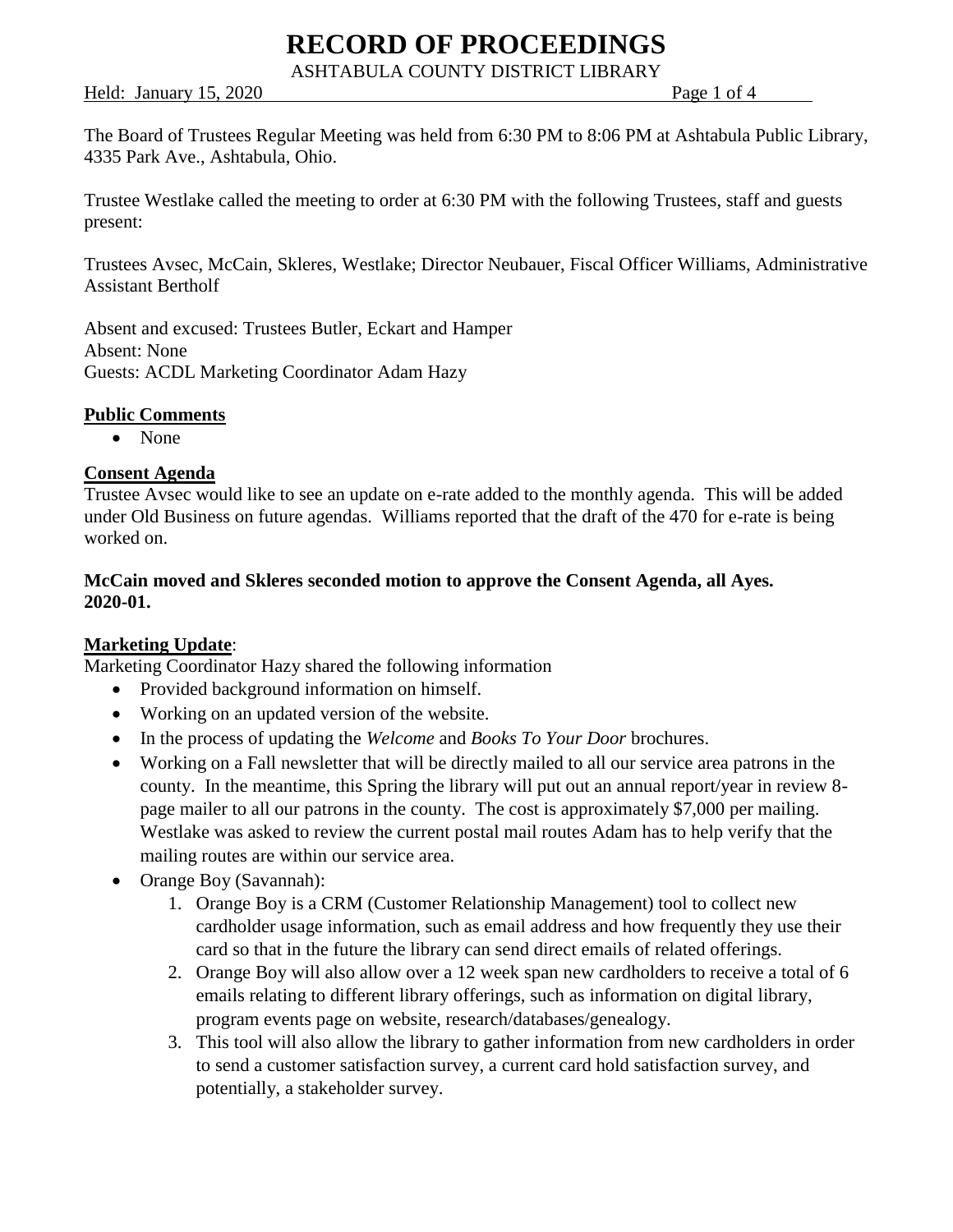ASHTABULA COUNTY DISTRICT LIBRARY

Held: January 15, 2020 Page 2 of 4

Westlake asked what programs are being shown on the video monitors within the libraries? He suggested possibly using some snippets of library news and experiences from the monthly board report.

#### **Old Business**:

- 1. Geneva Building Repairs Update
- Neubauer informed the Board the Geneva roofing repairs are completed, and Puffer Roofing has been paid in full.
- 2. Library Foundation Update
- There will be a joint meeting between the ACDL Board of Trustees and ACDL Foundation on January 22<sup>nd</sup> to discuss the MOU and what the library will offer the Foundation.

# **Avsec moved and McCain seconded motion to approve and execute the MOU as presented, all Ayes.**

**2020-02.**

- 3. Disposal of Surplus Materials and Equipment
- Neubauer provided update after reviewing the current policy.

**New Business**:

1. Approval to Extend Hours on January 25, 2020

**Avsec moved and McCain seconded motion to extend hours on January 25, 2020 for the purpose of holding the 2020 ACDL Holiday Dinner, all Ayes. 2020-03.**

2. Final 2019 Revenue Status Report

**Skleres moved and McCain seconded motion to approve the final Revenue Status report of 2019 as presented, all Ayes.**

## **2020-04.**

3. Final 2019 Appropriation Status Report

**Skleres moved and Avsec seconded motion to approve the final Appropriation Status report of 2019 as presented, all Ayes**

**2020-05.**

4. 2020 Supplemental Appropriations – Account 1000-100-324-0000

**Avsec moved and Skleres seconded motion to approve the supplemental appropriation in account 1000-100-324-0000 as presented. Upon roll call, all voted Aye. 2020-06.**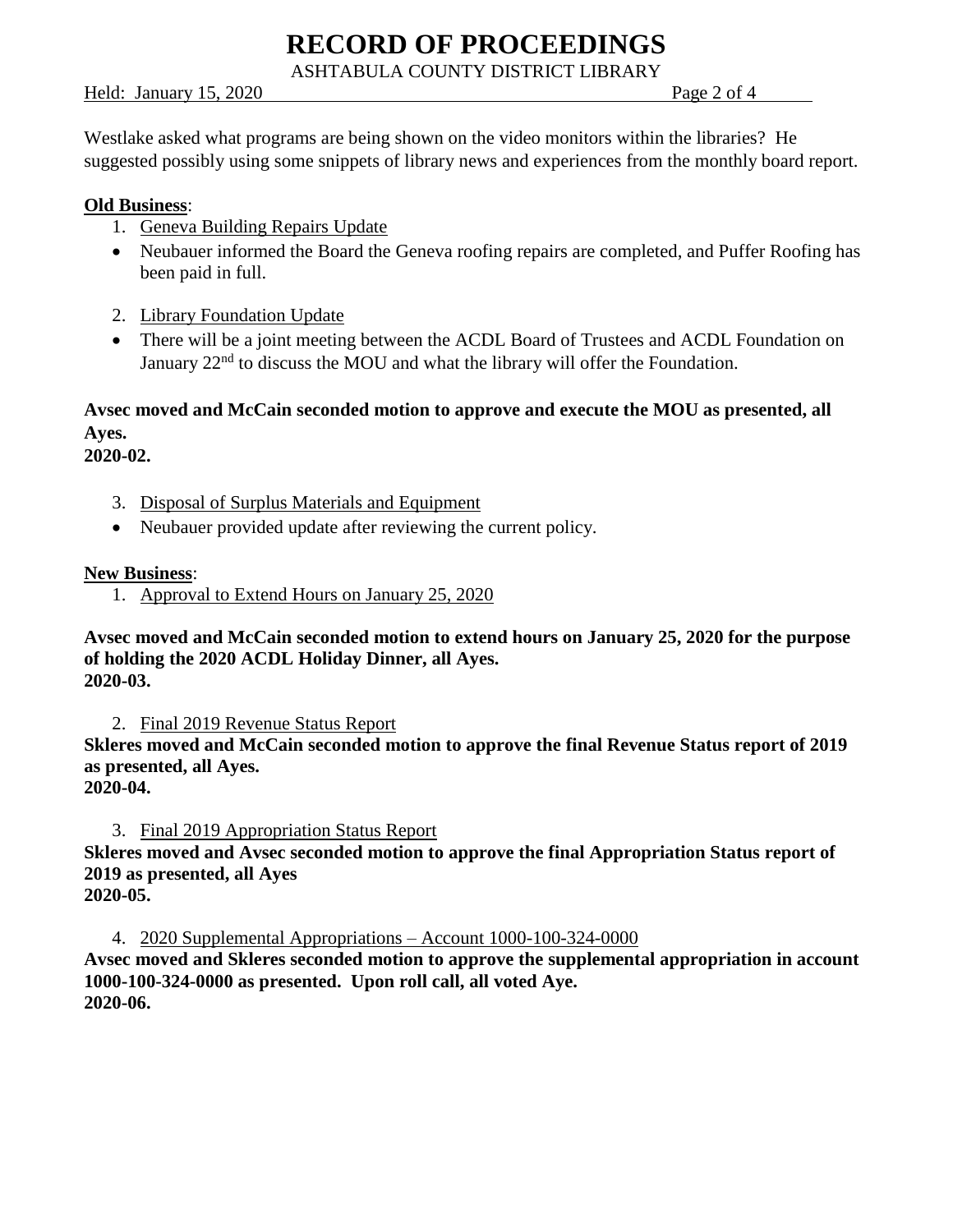ASHTABULA COUNTY DISTRICT LIBRARY

#### Held: January 15, 2020 Page 3 of 4

#### 5. 2020 Supplemental Appropriations – Account 4007-100-750-0000

**Avsec moved and McCain seconded motion to approve the supplemental appropriation in account 4007-100-750-0000 as presented. Upon roll call, all voted Aye. 2020-07.**

#### 6. 2020 Supplemental Appropriations – Account 4007-760-300-0027

**Avsec moved and McCain seconded motion to approve the supplemental appropriation in account 4007-760-300-0027 as presented. Upon roll call, all voted Aye. 2020-08.**

### **Items Too Late for Agenda**:

• Neubauer reported a request from Ashtabula Police Department Lieutenant Parkomaki and Chief Stell, who is in the Ashtabula building some evenings, and after Director speaking with Chief Stell, to provide permission to Security Technologies to grant access to the building in case of an emergency through the police key fobs.

**Skleres and Avsec seconded motion to allow Director Neubauer to develop and implement procedures and policy to allow Security Technologies to provide access to the Ashtabula Police Department fobs in a clear crisis situation within the Ashtabula library's secured areas, all Ayes. 2020-09.**

**Avsec moved and Skleres seconded motion to enter into Executive Session at 7:36 PM to discuss Director evaluation process, all Ayes. 2020-10.**

The Board returned from Executive Session at 8:04 PM.

**Skleres moved and McCain seconded motion to approve the evaluation form submitted by the operations/personnel committee, all Ayes. 2020-11.**

Hearing no further business, Westlake adjourned the meeting at 8:06 PM.

| <b>Next Board Meetings:</b> | <b>Wednesday, January 22, 2020</b>                            |
|-----------------------------|---------------------------------------------------------------|
|                             | <b>Special Meeting</b>                                        |
|                             | Joint meeting with the Board of the Ashtabula County District |
|                             | <b>Library Foundation</b>                                     |
|                             | 6:30 PM                                                       |
|                             | <b>Ashtabula Public Library</b>                               |
|                             | Saturday, February 8, 2020                                    |
|                             | <b>Special Board Meeting &amp; Retreat</b>                    |
|                             | $8:30 AM - 12:00 Noon$                                        |
|                             | <b>Geneva Lodge and Conference Center</b>                     |
|                             |                                                               |